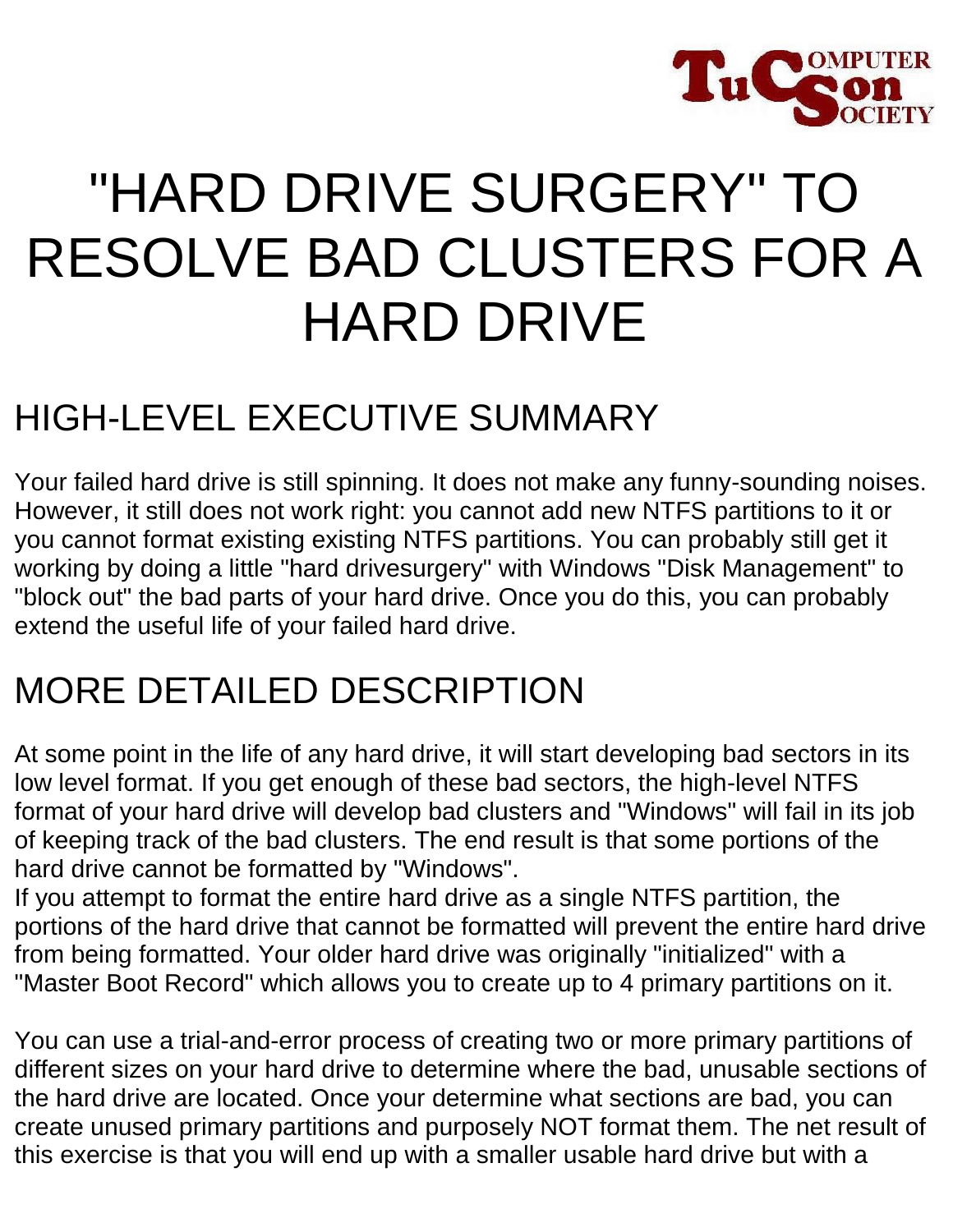usable hard drive. This net result is that you perform surgery on your hard drive to block out bad sections in order to extend the useful life of your hard drive.

The process of blocking out bad sections to make an old hard drive useful is similar to the process of surgeons using various surgical techniques to remove malignant tumors from cancer patients. We will refer to this technique as our "drive surgery technique"!

## AN ACTUAL EXAMPLE OF THE SUCCESSFUL USE OF THE "DRIVE SURGERY TECHNIQUE"

On April 16, 2012, members of the Tucson Computer Society's "Windows 8 / Hardware Special Interest Group" successfully used this technique to repair the hard drive of a laptop computer that belonged to local not-for-profit origanization:

We started by removing the failed hard 2 1/2-in. 233-Gigabyte hard drive from the laptop computer, since multiple attempts to use a failed hard drive to boot up a computer only causes more errors on the hard drive.

We installed the failed hard drive into a USB 2 "KingWin" hard drive enclosure.

# DATA RECOVERY USING "PARTED MAGIC" LINUX

We used a VMware Player virtual machine that booted up with a "Parted Magic" LiveCD to copy about 99 percent of the data files and folders to a known-good external USB hard drive. The procedure for using "PC Man File Manger" to recover data files from within "Parted Magic" Linux is described in [http://aztcs.org/meeting\\_notes/winhardsig/harddrives/repairing/050-](http://aztcs.org/meeting_notes/winhardsig/harddrives/repairing/050-HDdatarecovery.pdf) [HDdatarecovery.pdf](http://aztcs.org/meeting_notes/winhardsig/harddrives/repairing/050-HDdatarecovery.pdf)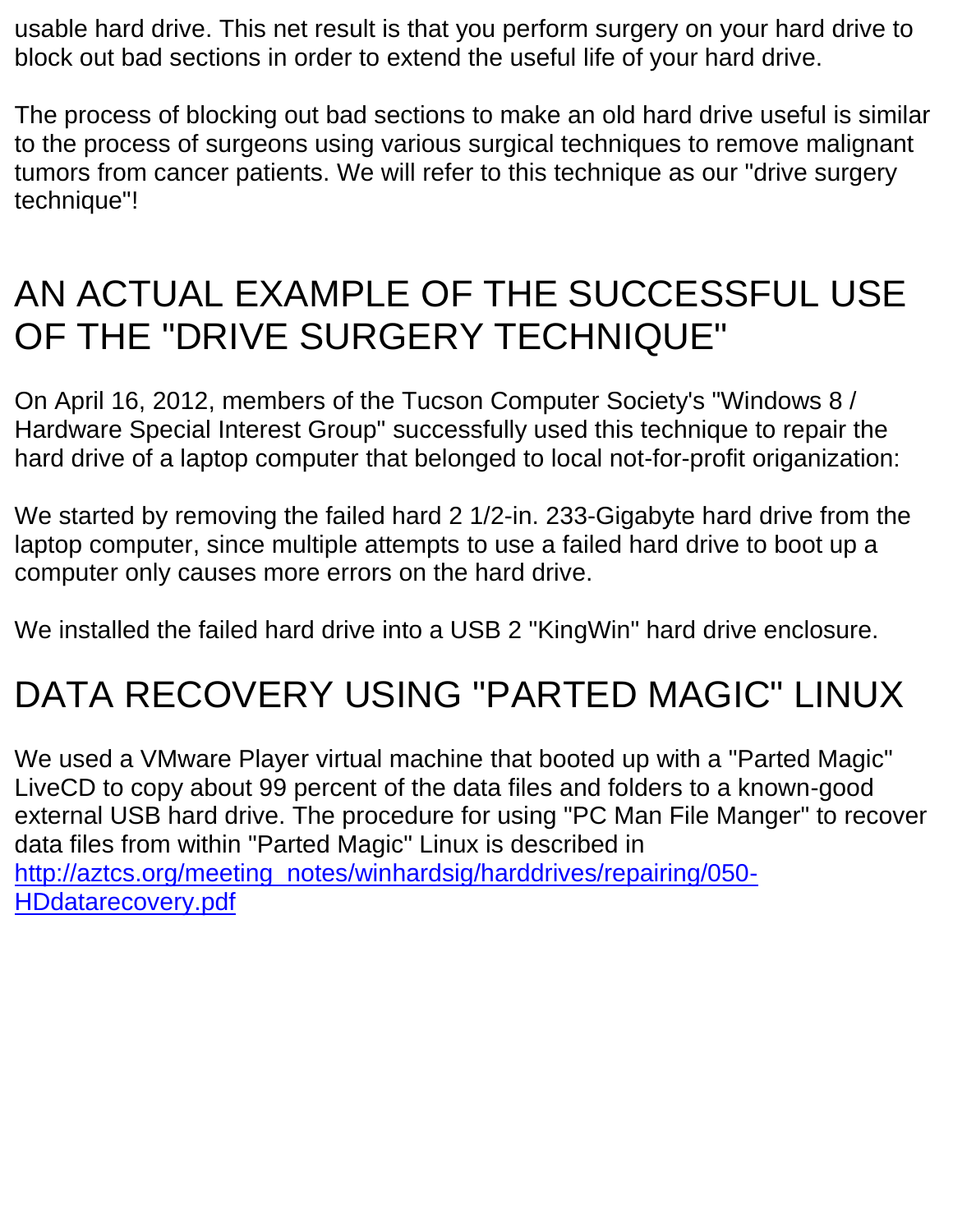#### DISK "ERROR CHECKING" WITH MULTIPLE VERSIONS OF "WINDOWS.."

We attempted to run disk "Error Checking" with virtual machines running "Windows XP", "Windows Vista", "Windows 7", and "Windows 8 Consumer Preview". All of these runs of "Error Checking" found lots of hard drive errors:

of name \PROGRA-Z\INTERN-l\iexplore.exe.<br>Windows replaced bad clusters in file 72432<br>of name \PROGRA-Z\INTERN-l\jsdbgui.dll.<br>Windows replaced bad clusters in file 72433<br>of name \PROGRA-Z\INTERN-l\jsdebuggeride.dll.<br>Windows 1.<br>Windows replaced bad clusters in file 72450<br>of name \PROGRA~2\REFERE~1\MICROS~1\FRAMEW~1\v3.0\PresentationCore.dll.<br>Windows replaced bad clusters in file 73458<br>of name \Windows\assembly\NATIVE~2.507\UIAutomationClients# ~1.DLL.<br>windows replaced bad clusters in file 73461<br>of name \windows\assembly\NATIVE~2.507\WINDOW~1\C2F9DD~1\WINDOW~1.DLL.<br>115696 files processed.<br>File data verification completed.<br>CHKDSK is verifying free space (stage 5 o  $-1.$  DLL.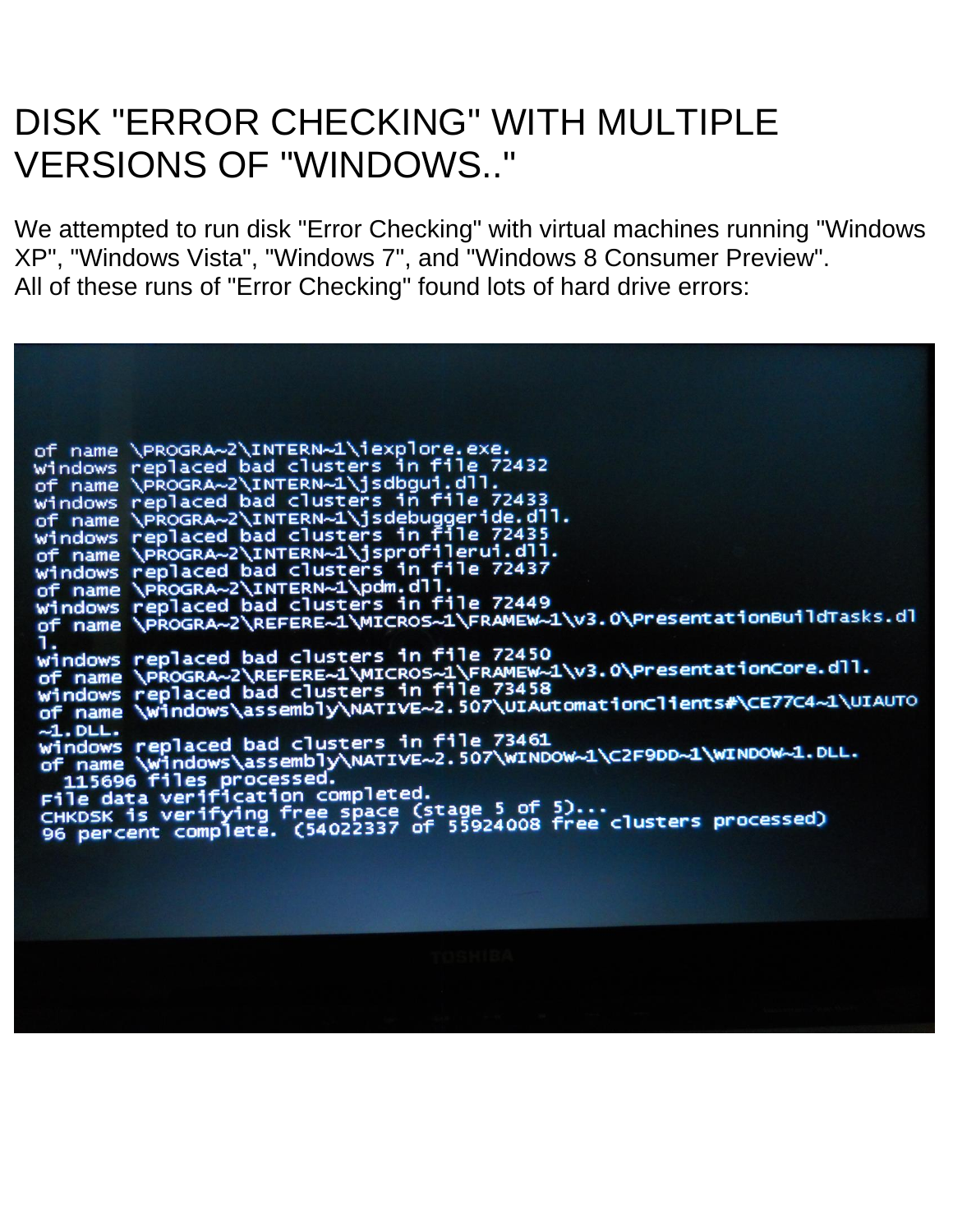None of these versions of "Windows.." were able to stabilize the hard drive to the point that it could be formatted with the NTFS file system.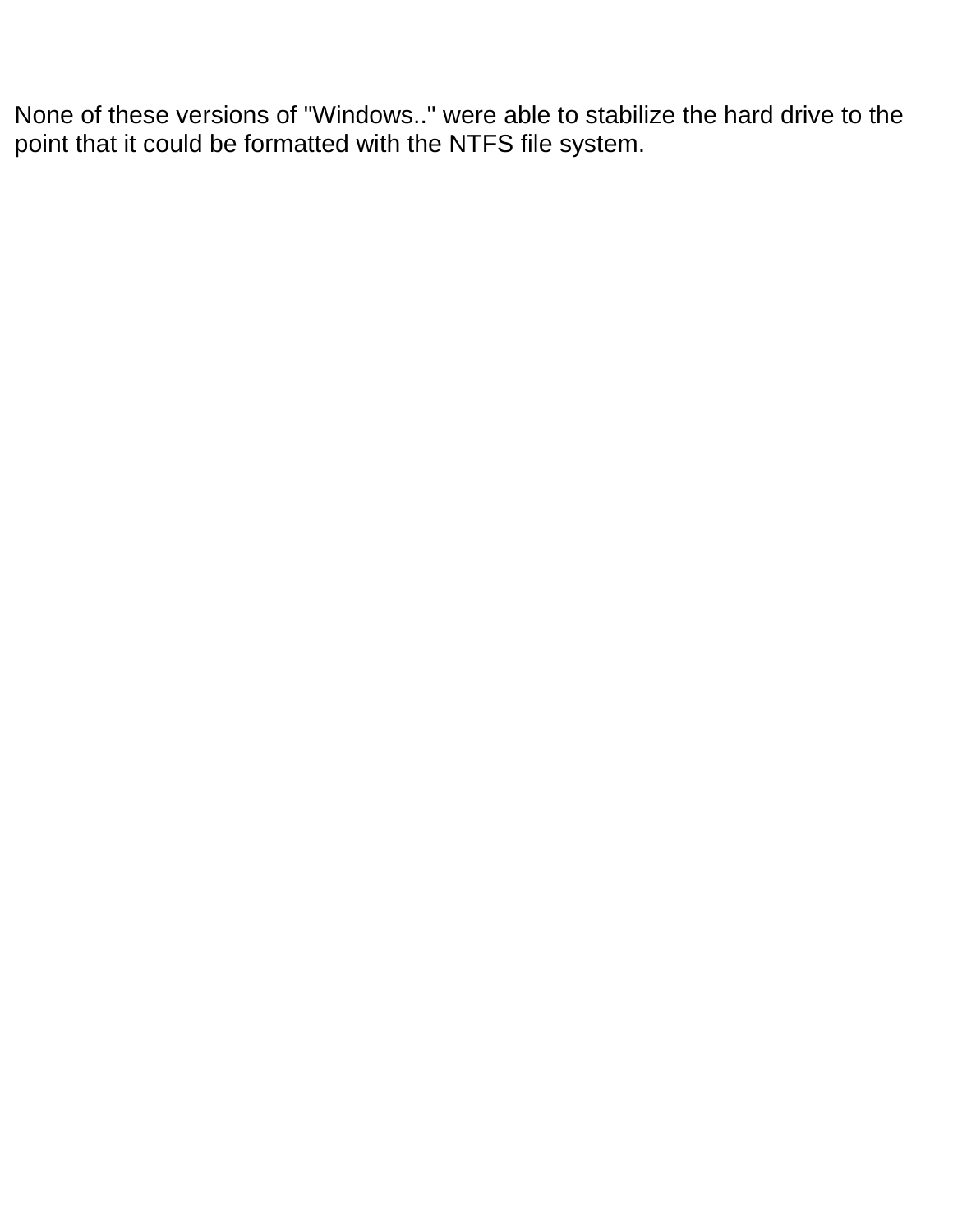# REPAIRS ATTEMPTED WITH "SPINRITE 6"

We ran "Spinrite 6" on the hard drive and "Spinrite 6" locked up after a minute or two without completing its attempted repairs:

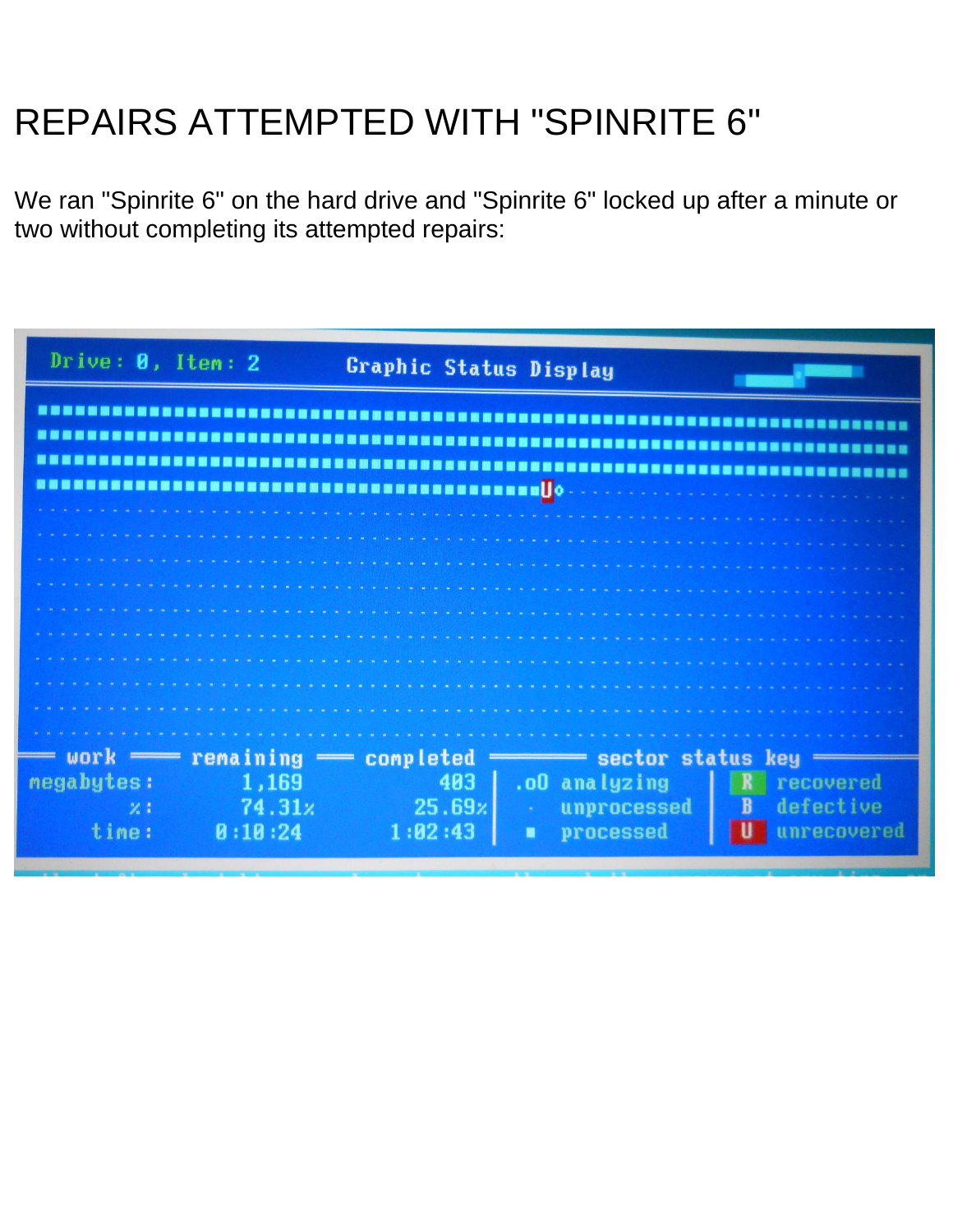# ORIGINAL PARTITIONING OF THE HARD DRIVE

The hard drive had two partitions on it:

A 2-Gigabyte Toshiba-proprietary partition with restore data for restoring the computer to "Day 1".

A 233-Gigabyte NTFS partition where "Windows Vista Home Premium 64-bit".

Using virtual machines we were unable to access the 2-Gigabyte Toshibaproprietary partition with:

"Partition Editor" of "Parted Magic 6" Linux,

"Disk Management" of "Windows XP",

"Disk Management" of "Windows Vista",

"Disk Management" of "Windows 7",

and

"Disk Management" of "Windows 8".

Using virtual machines we were unable to re-format the 233-Gigabyte NTFS partition with:

"Partition Editor" of "Parted Magic 6" Linux,

"Disk Management" of "Windows XP",

"Disk Management" of "Windows Vista",

```
"Disk Management" of "Windows 7",
```
and

"Disk Management" of "Windows 8".

At this point, we used "Partition Editor" of "Parted Magic" Linux to delete the original two primary partitions on the hard drive.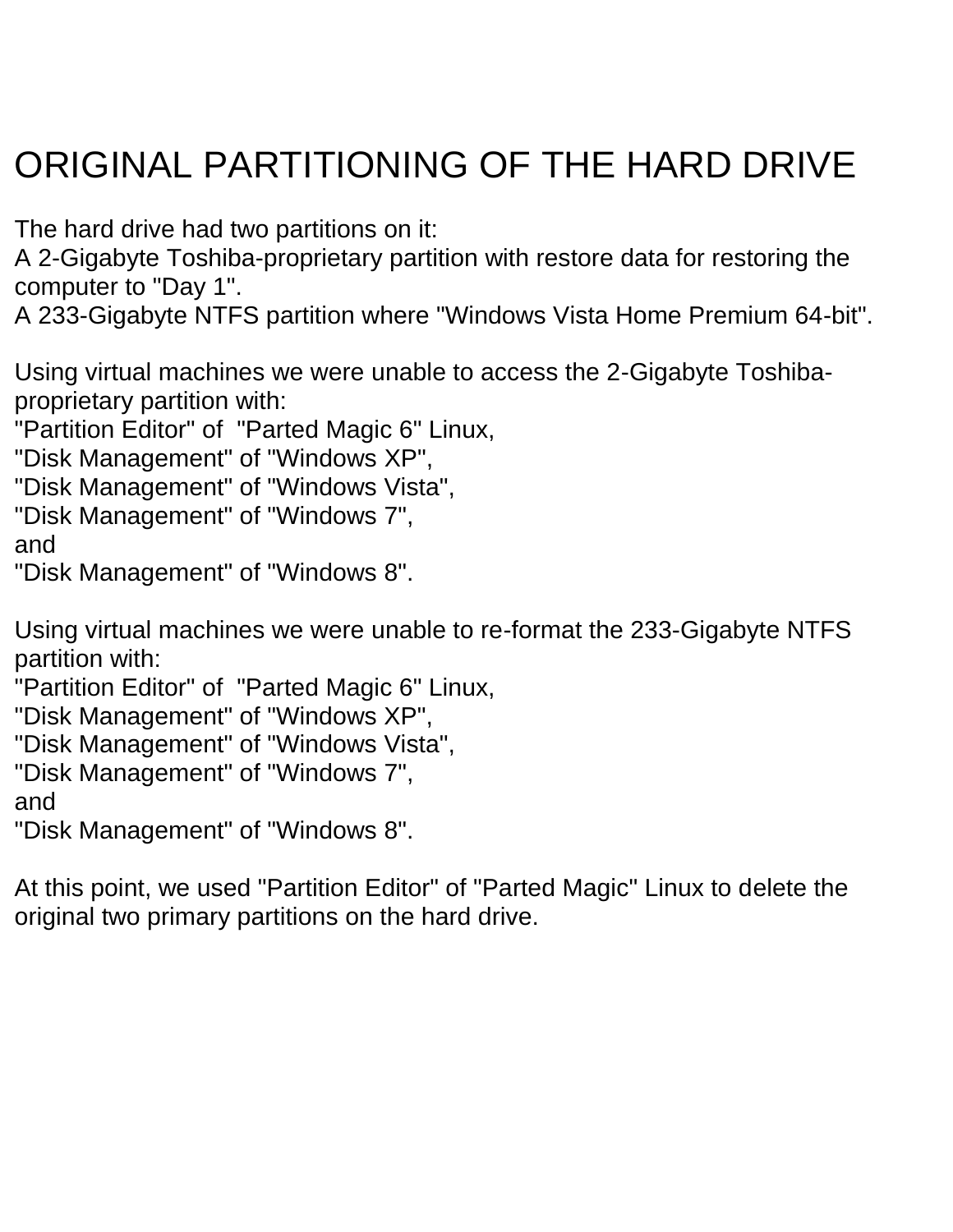## "DRIVE SURGERY TECHNIQUE" MAKES THE DRIVE USABLE

Using "Disk Management" in a "Windows XP" virtual machine, we experimented with dividing the drive into two primary partitions:



We experimented with different partition sizes.

After each re-partition of the hard drive into two primary partitions, we used "Disk Management" in our "Windows XP" machine to attempt to format the two primary partitions with NTFS.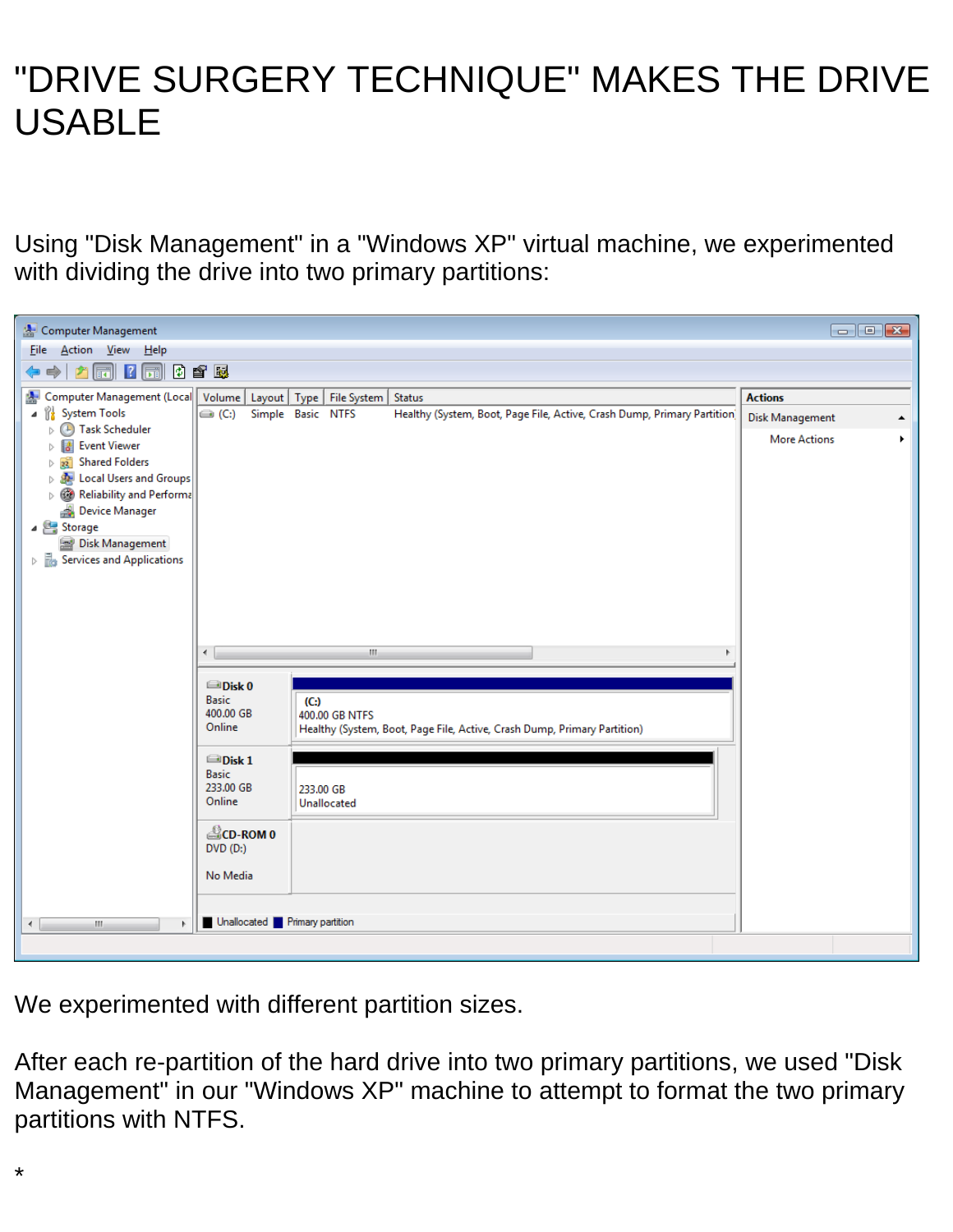When the first partition was 10-Gigabytes and the second partition was 233- Gigabytes, we were unable to format either partition.

| $\ast$                                                                        |                                          |                                                                          |                                    |                                                                          |                      |  |  |  |
|-------------------------------------------------------------------------------|------------------------------------------|--------------------------------------------------------------------------|------------------------------------|--------------------------------------------------------------------------|----------------------|--|--|--|
| Computer Management                                                           |                                          |                                                                          |                                    |                                                                          | $\Box$ $\Box$ $\Box$ |  |  |  |
| Action View Help<br>File                                                      |                                          |                                                                          |                                    |                                                                          |                      |  |  |  |
| 0 6 5<br>$\sqrt{2}$<br>$\overline{ \overline{ \cdot }}$<br>नि                 |                                          |                                                                          |                                    |                                                                          |                      |  |  |  |
| Computer Management (Local<br>놐                                               |                                          | Volume   Layout   Type   File System   Status                            |                                    |                                                                          | <b>Actions</b>       |  |  |  |
| ▲ <sup>1</sup> System Tools                                                   | e                                        | Simple Basic RAW                                                         | <b>Healthy (Primary Partition)</b> |                                                                          | Disk Management      |  |  |  |
| <b>B</b> Task Scheduler<br>Þ<br><b>Event Viewer</b><br>身<br>$\triangleright$  | o<br>$\left( $ (C:)                      | Simple Basic RAW<br>Simple Basic NTFS                                    | <b>Healthy (Primary Partition)</b> | Healthy (System, Boot, Page File, Active, Crash Dump, Primary Partition) | <b>More Actions</b>  |  |  |  |
| <b>Shared Folders</b><br>> 22                                                 |                                          |                                                                          |                                    |                                                                          |                      |  |  |  |
| <b>DELECTED</b> Local Users and Groups<br>Reliability and Performa            |                                          |                                                                          |                                    |                                                                          |                      |  |  |  |
| Device Manager                                                                |                                          |                                                                          |                                    |                                                                          |                      |  |  |  |
| Storage                                                                       |                                          |                                                                          |                                    |                                                                          |                      |  |  |  |
| Disk Management<br>$\triangleright$ $\frac{1}{100}$ Services and Applications |                                          |                                                                          |                                    |                                                                          |                      |  |  |  |
|                                                                               |                                          |                                                                          |                                    |                                                                          |                      |  |  |  |
|                                                                               |                                          |                                                                          |                                    |                                                                          |                      |  |  |  |
|                                                                               |                                          |                                                                          |                                    |                                                                          |                      |  |  |  |
|                                                                               |                                          |                                                                          |                                    |                                                                          |                      |  |  |  |
|                                                                               | $\left\vert \mathbf{H}\right\vert$<br>∢∣ |                                                                          |                                    |                                                                          |                      |  |  |  |
|                                                                               | $\blacksquare$ Disk 0                    |                                                                          |                                    |                                                                          |                      |  |  |  |
|                                                                               | <b>Basic</b><br>400.00 GB                | $(C_i)$<br>400.00 GB NTFS                                                |                                    |                                                                          |                      |  |  |  |
|                                                                               | Online                                   | Healthy (System, Boot, Page File, Active, Crash Dump, Primary Partition) |                                    |                                                                          |                      |  |  |  |
|                                                                               | $\blacksquare$ Disk 1                    |                                                                          |                                    |                                                                          |                      |  |  |  |
|                                                                               | <b>Basic</b>                             |                                                                          |                                    |                                                                          |                      |  |  |  |
|                                                                               | 233.00 GB<br>Online                      | 9.77 GB RAW<br><b>Healthy (Primary Partition)</b>                        |                                    | 223.23 GB RAW<br><b>Healthy (Primary Partition)</b>                      |                      |  |  |  |
|                                                                               |                                          |                                                                          |                                    |                                                                          |                      |  |  |  |
|                                                                               | <b>ECD-ROM 0</b><br>$DVD$ (D:)           |                                                                          |                                    |                                                                          |                      |  |  |  |
|                                                                               | No Media                                 |                                                                          |                                    |                                                                          |                      |  |  |  |
|                                                                               |                                          |                                                                          |                                    |                                                                          |                      |  |  |  |
| m.<br>$\leftarrow$                                                            | Unallocated <b>P</b> Primary partition   |                                                                          |                                    |                                                                          |                      |  |  |  |
|                                                                               |                                          |                                                                          |                                    |                                                                          |                      |  |  |  |
|                                                                               |                                          |                                                                          |                                    |                                                                          |                      |  |  |  |

\*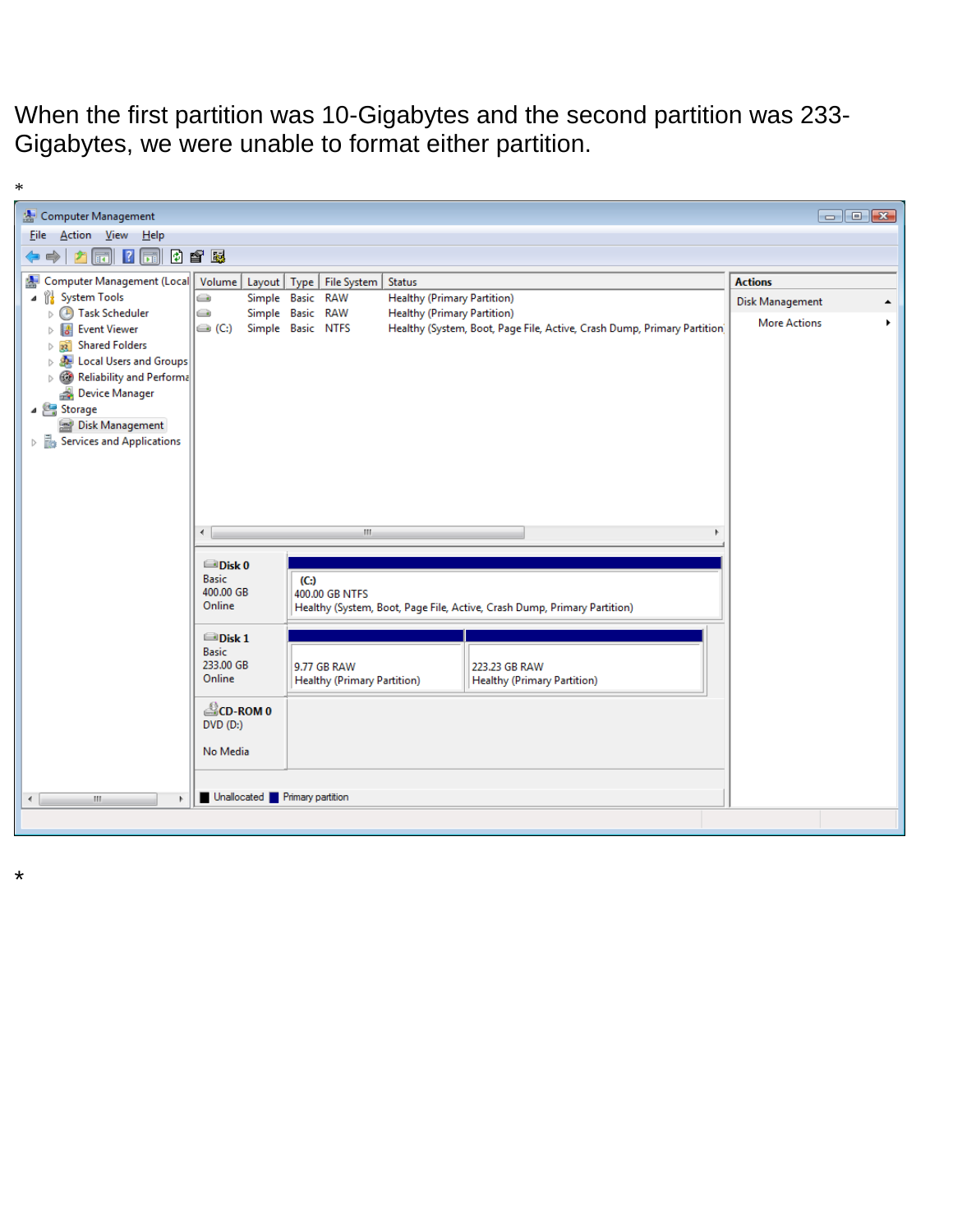When the first partition was 15-Gigabytes and the second partition was 218- Gigabytes, we were unable to format either partition.

| Computer Management                                                                                |                                                                            |                                      |                                    |                                                                          | $\Box$ $\Box$ $\mathbf{x}$ |   |  |  |  |  |
|----------------------------------------------------------------------------------------------------|----------------------------------------------------------------------------|--------------------------------------|------------------------------------|--------------------------------------------------------------------------|----------------------------|---|--|--|--|--|
| Action View Help<br><b>File</b>                                                                    |                                                                            |                                      |                                    |                                                                          |                            |   |  |  |  |  |
| 0 6 5<br>$\vert$ ? $\vert$ $\vert$<br>詞                                                            |                                                                            |                                      |                                    |                                                                          |                            |   |  |  |  |  |
| Computer Management (Local<br>渠                                                                    |                                                                            | Volume   Layout   Type   File System | <b>Status</b>                      |                                                                          | <b>Actions</b>             |   |  |  |  |  |
| 继<br><b>System Tools</b><br>4                                                                      | $\bigcirc$                                                                 | Simple Basic RAW                     | <b>Healthy (Primary Partition)</b> |                                                                          | Disk Management            |   |  |  |  |  |
| $\triangleright$ ( $\bigoplus$ ) Task Scheduler                                                    | $\bigoplus$                                                                | Simple Basic RAW                     | <b>Healthy (Primary Partition)</b> |                                                                          | <b>More Actions</b>        | ١ |  |  |  |  |
| <b>B</b> Event Viewer                                                                              | $\bigoplus (C_i)$                                                          | Simple Basic NTFS                    |                                    | Healthy (System, Boot, Page File, Active, Crash Dump, Primary Partition) |                            |   |  |  |  |  |
| <b>Shared Folders</b><br>$\triangleright$ 23                                                       |                                                                            |                                      |                                    |                                                                          |                            |   |  |  |  |  |
| <b>DELECTED</b> Local Users and Groups<br>$\triangleright$ $\circledcirc$ Reliability and Performa |                                                                            |                                      |                                    |                                                                          |                            |   |  |  |  |  |
| Device Manager                                                                                     |                                                                            |                                      |                                    |                                                                          |                            |   |  |  |  |  |
| ⊿ Storage                                                                                          |                                                                            |                                      |                                    |                                                                          |                            |   |  |  |  |  |
| Disk Management                                                                                    |                                                                            |                                      |                                    |                                                                          |                            |   |  |  |  |  |
| $\triangleright$ $\mathbb{R}_k$ Services and Applications                                          |                                                                            |                                      |                                    |                                                                          |                            |   |  |  |  |  |
|                                                                                                    |                                                                            |                                      |                                    |                                                                          |                            |   |  |  |  |  |
|                                                                                                    |                                                                            |                                      |                                    |                                                                          |                            |   |  |  |  |  |
|                                                                                                    |                                                                            |                                      |                                    |                                                                          |                            |   |  |  |  |  |
|                                                                                                    |                                                                            |                                      |                                    |                                                                          |                            |   |  |  |  |  |
|                                                                                                    | ∢∣                                                                         | m.                                   |                                    |                                                                          |                            |   |  |  |  |  |
|                                                                                                    |                                                                            |                                      |                                    |                                                                          |                            |   |  |  |  |  |
|                                                                                                    | Disk 0                                                                     |                                      |                                    |                                                                          |                            |   |  |  |  |  |
|                                                                                                    | <b>Basic</b><br>(C <sub>i</sub> )<br>400.00 GB<br>400.00 GB NTFS<br>Online |                                      |                                    |                                                                          |                            |   |  |  |  |  |
|                                                                                                    |                                                                            |                                      |                                    |                                                                          |                            |   |  |  |  |  |
|                                                                                                    | Healthy (System, Boot, Page File, Active, Crash Dump, Primary Partition)   |                                      |                                    |                                                                          |                            |   |  |  |  |  |
|                                                                                                    | $\Box$ Disk 1                                                              |                                      |                                    |                                                                          |                            |   |  |  |  |  |
|                                                                                                    | <b>Basic</b>                                                               |                                      |                                    |                                                                          |                            |   |  |  |  |  |
|                                                                                                    | 233.00 GB<br>Online                                                        | 14.65 GB RAW                         |                                    | 218.35 GB RAW                                                            |                            |   |  |  |  |  |
|                                                                                                    |                                                                            | <b>Healthy (Primary Partition)</b>   |                                    | <b>Healthy (Primary Partition)</b>                                       |                            |   |  |  |  |  |
|                                                                                                    | $\triangle$ CD-ROM 0<br>$DVD$ (D:)                                         |                                      |                                    |                                                                          |                            |   |  |  |  |  |
|                                                                                                    |                                                                            |                                      |                                    |                                                                          |                            |   |  |  |  |  |
|                                                                                                    | No Media                                                                   |                                      |                                    |                                                                          |                            |   |  |  |  |  |
|                                                                                                    |                                                                            |                                      |                                    |                                                                          |                            |   |  |  |  |  |
| Unallocated <b>P</b> Primary partition<br>$\blacktriangleleft$<br>m.                               |                                                                            |                                      |                                    |                                                                          |                            |   |  |  |  |  |
|                                                                                                    |                                                                            |                                      |                                    |                                                                          |                            |   |  |  |  |  |

\*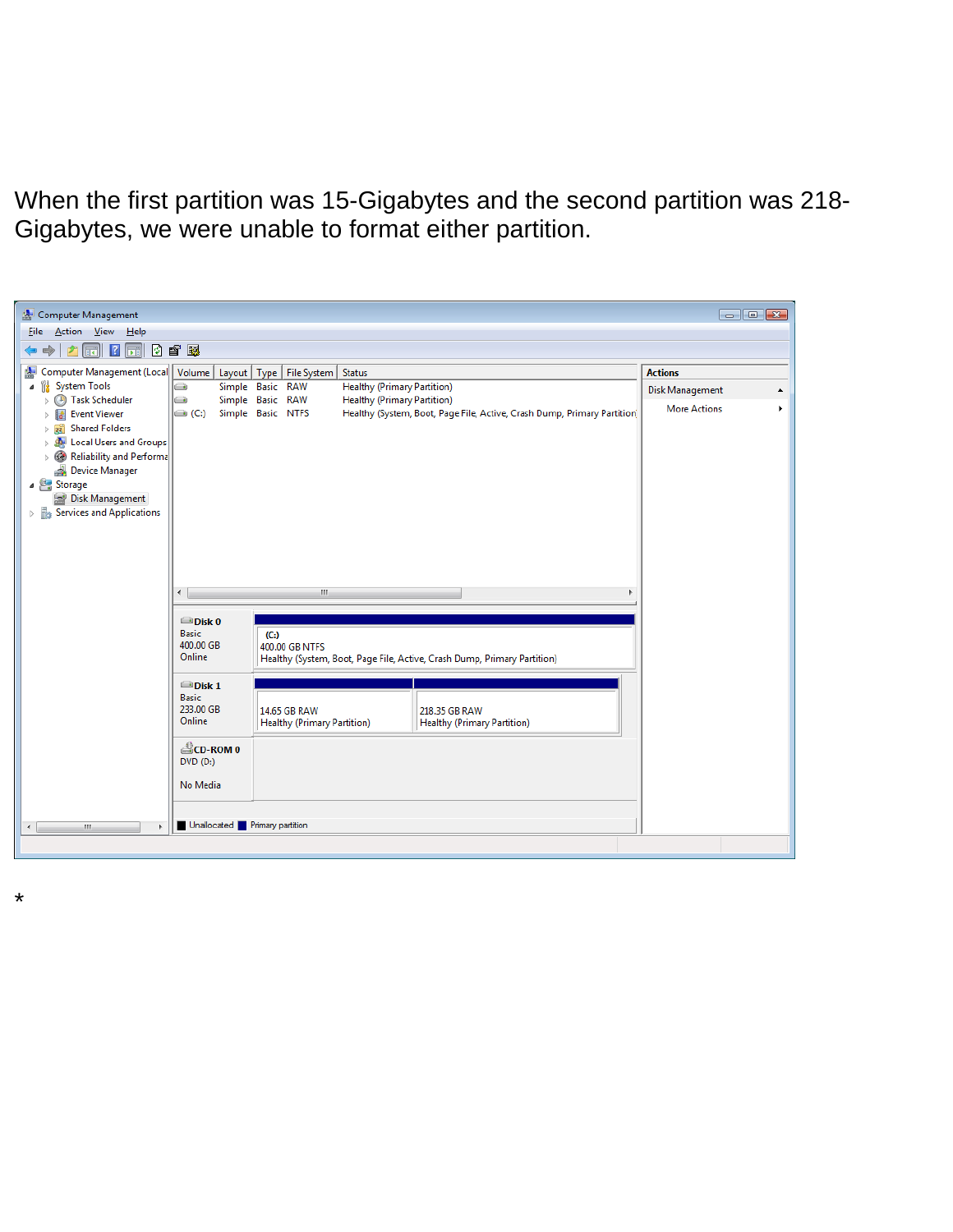When the first partition was 20-Gigabytes and the second partition was 213- Gigabytes, we were unable to format either partition.

| Computer Management                                                                                                                                                                                                                                                                                     |                                                      |                                                                                                                 |                                    |                                                                          |                        | $\Box$ $\Box$ $\bm{x}$ |  |  |
|---------------------------------------------------------------------------------------------------------------------------------------------------------------------------------------------------------------------------------------------------------------------------------------------------------|------------------------------------------------------|-----------------------------------------------------------------------------------------------------------------|------------------------------------|--------------------------------------------------------------------------|------------------------|------------------------|--|--|
| <u>A</u> ction <u>V</u> iew <u>H</u> elp<br><b>File</b><br>F 7 F 0 2 5<br>r                                                                                                                                                                                                                             |                                                      |                                                                                                                 |                                    |                                                                          |                        |                        |  |  |
| Computer Management (Local<br>锡                                                                                                                                                                                                                                                                         |                                                      | Volume   Layout   Type   File System   Status                                                                   |                                    |                                                                          | <b>Actions</b>         |                        |  |  |
| 4 <sup>2</sup> System Tools                                                                                                                                                                                                                                                                             | o                                                    | Simple Basic RAW                                                                                                | <b>Healthy (Primary Partition)</b> |                                                                          | <b>Disk Management</b> | ▲                      |  |  |
| <b>4</b> Task Scheduler<br>D.<br><b>Event Viewer</b><br>la:<br>$\triangleright$<br><b>Shared Folders</b><br>> 22<br>Local Users and Groups<br>⊳ 泰<br>Reliability and Performa<br>毒<br><b>Device Manager</b><br>Storage<br>Disk Management<br>$\triangleright$ $\frac{1}{100}$ Services and Applications | o<br>$\bigoplus$ (C:)                                | Simple Basic RAW<br>Simple Basic NTFS                                                                           | <b>Healthy (Primary Partition)</b> | Healthy (System, Boot, Page File, Active, Crash Dump, Primary Partition) | <b>More Actions</b>    |                        |  |  |
|                                                                                                                                                                                                                                                                                                         | $\blacktriangleleft$                                 | m.                                                                                                              |                                    |                                                                          |                        |                        |  |  |
|                                                                                                                                                                                                                                                                                                         | Disk 0<br><b>Basic</b><br>400.00 GB<br>Online        | (C <sub>i</sub> )<br>400.00 GB NTFS<br>Healthy (System, Boot, Page File, Active, Crash Dump, Primary Partition) |                                    |                                                                          |                        |                        |  |  |
|                                                                                                                                                                                                                                                                                                         | $\Box$ Disk 1<br><b>Basic</b><br>233.00 GB<br>Online | 19.53 GB RAW<br><b>Healthy (Primary Partition)</b>                                                              |                                    | 213.47 GB RAW<br><b>Healthy (Primary Partition)</b>                      |                        |                        |  |  |
|                                                                                                                                                                                                                                                                                                         | CD-ROM 0<br>$DVD$ $(D:$                              |                                                                                                                 |                                    |                                                                          |                        |                        |  |  |
| $\leftarrow$<br>m.                                                                                                                                                                                                                                                                                      | No Media<br>Unallocated Primary partition            |                                                                                                                 |                                    |                                                                          |                        |                        |  |  |

\*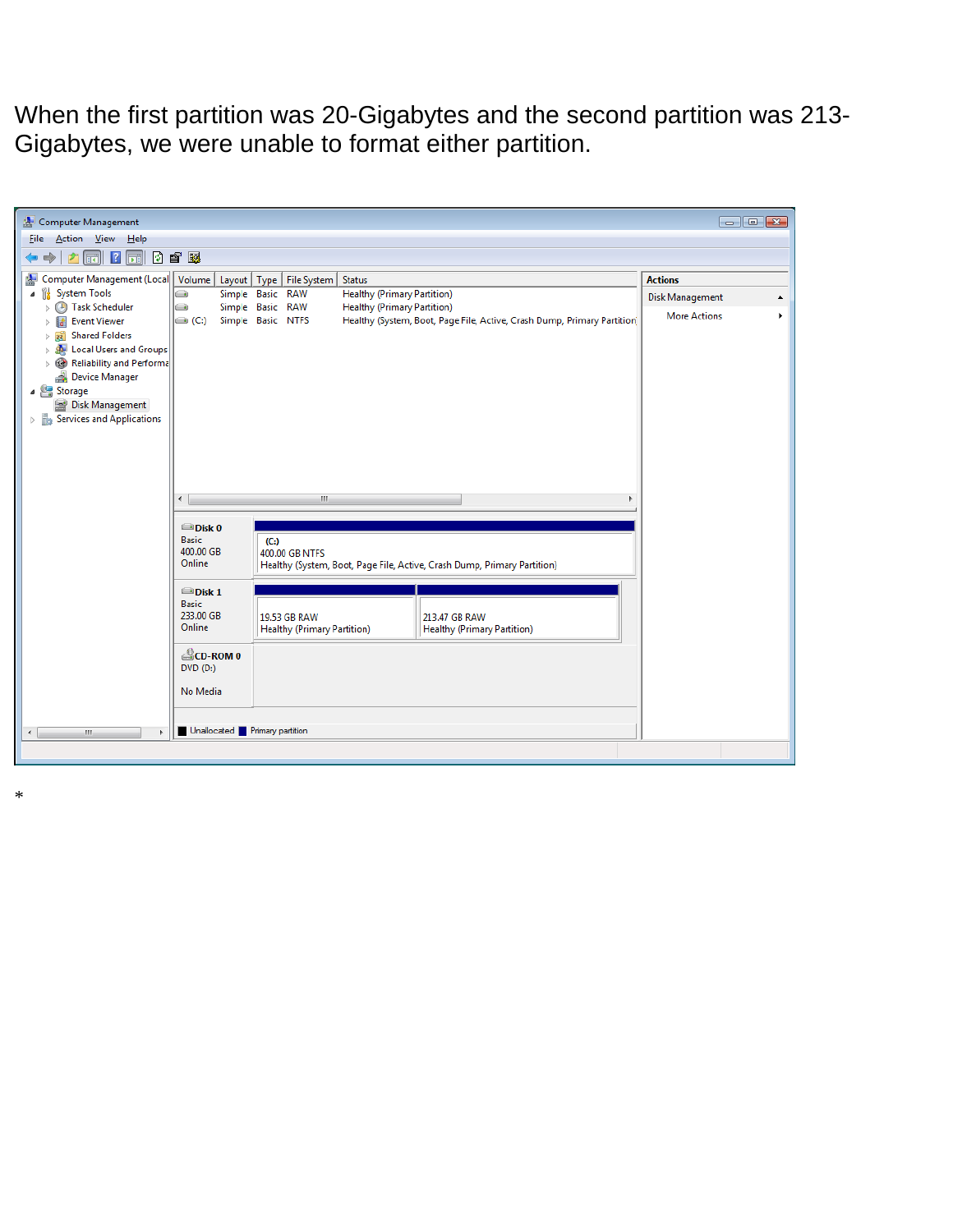Finally, we re-partitioned the hard drive so that the first partition was 25-Gigabytes and the second partition was 208-Gigabytes:

| Computer Management                                                 |                                               |                                                                          |                      |                                    | $\Box$ $\Box$ $\mathbf{x}$ |  |  |  |
|---------------------------------------------------------------------|-----------------------------------------------|--------------------------------------------------------------------------|----------------------|------------------------------------|----------------------------|--|--|--|
| Action <u>V</u> iew Help<br><b>File</b>                             |                                               |                                                                          |                      |                                    |                            |  |  |  |
| $\boxed{r}$ $\boxed{?}$ $\boxed{r}$ $\boxed{0}$ if $\boxed{B}$<br>v |                                               |                                                                          |                      |                                    |                            |  |  |  |
| Computer Management (Local<br>爆                                     | Volume   Layout   Type   File System   Status | <b>Actions</b>                                                           |                      |                                    |                            |  |  |  |
| ▲ <sup>1</sup> System Tools                                         | o                                             | Simple Basic RAW                                                         | Disk Management<br>▲ |                                    |                            |  |  |  |
| <b>4</b> Task Scheduler<br>$\triangleright$                         | e                                             | Simple Basic RAW                                                         | <b>More Actions</b>  |                                    |                            |  |  |  |
| <b>Event Viewer</b><br>la<br>$\triangleright$                       |                                               | Simple Basic NTFS                                                        |                      |                                    |                            |  |  |  |
| <b>Shared Folders</b><br>$\triangleright$ 23                        |                                               |                                                                          |                      |                                    |                            |  |  |  |
| <b>Development Users and Groups</b><br>Reliability and Performa     |                                               |                                                                          |                      |                                    |                            |  |  |  |
| Device Manager                                                      |                                               |                                                                          |                      |                                    |                            |  |  |  |
| ⊿ Storage                                                           |                                               |                                                                          |                      |                                    |                            |  |  |  |
| Disk Management                                                     |                                               |                                                                          |                      |                                    |                            |  |  |  |
| $\triangleright$ $\mathbb{R}_3$ Services and Applications           |                                               |                                                                          |                      |                                    |                            |  |  |  |
|                                                                     |                                               |                                                                          |                      |                                    |                            |  |  |  |
|                                                                     |                                               |                                                                          |                      |                                    |                            |  |  |  |
|                                                                     |                                               |                                                                          |                      |                                    |                            |  |  |  |
|                                                                     |                                               |                                                                          |                      |                                    |                            |  |  |  |
|                                                                     | €<br>m,                                       |                                                                          |                      |                                    |                            |  |  |  |
|                                                                     |                                               |                                                                          |                      |                                    |                            |  |  |  |
|                                                                     | $\blacksquare$ Disk 0                         |                                                                          |                      |                                    |                            |  |  |  |
|                                                                     | <b>Basic</b><br>400.00 GB                     | (C <sub>i</sub> )<br>400.00 GB NTFS                                      |                      |                                    |                            |  |  |  |
|                                                                     | Online                                        | Healthy (System, Boot, Page File, Active, Crash Dump, Primary Partition) |                      |                                    |                            |  |  |  |
|                                                                     |                                               |                                                                          |                      |                                    |                            |  |  |  |
|                                                                     | $\blacksquare$ Disk 1                         |                                                                          |                      |                                    |                            |  |  |  |
|                                                                     | <b>Basic</b><br>233.00 GB                     | 25.39 GB RAW                                                             |                      | 207.61 GB RAW                      |                            |  |  |  |
|                                                                     | Online                                        | <b>Healthy (Primary Partition)</b>                                       |                      | <b>Healthy (Primary Partition)</b> |                            |  |  |  |
|                                                                     |                                               |                                                                          |                      |                                    |                            |  |  |  |
|                                                                     | CD-ROM 0                                      |                                                                          |                      |                                    |                            |  |  |  |
|                                                                     | $DVD$ (D:)                                    |                                                                          |                      |                                    |                            |  |  |  |
|                                                                     | No Media                                      |                                                                          |                      |                                    |                            |  |  |  |
|                                                                     |                                               |                                                                          |                      |                                    |                            |  |  |  |
|                                                                     |                                               |                                                                          |                      |                                    |                            |  |  |  |
| Unallocated Primary partition<br>m.<br>$\blacktriangleleft$         |                                               |                                                                          |                      |                                    |                            |  |  |  |
|                                                                     |                                               |                                                                          |                      |                                    |                            |  |  |  |
|                                                                     |                                               |                                                                          |                      |                                    |                            |  |  |  |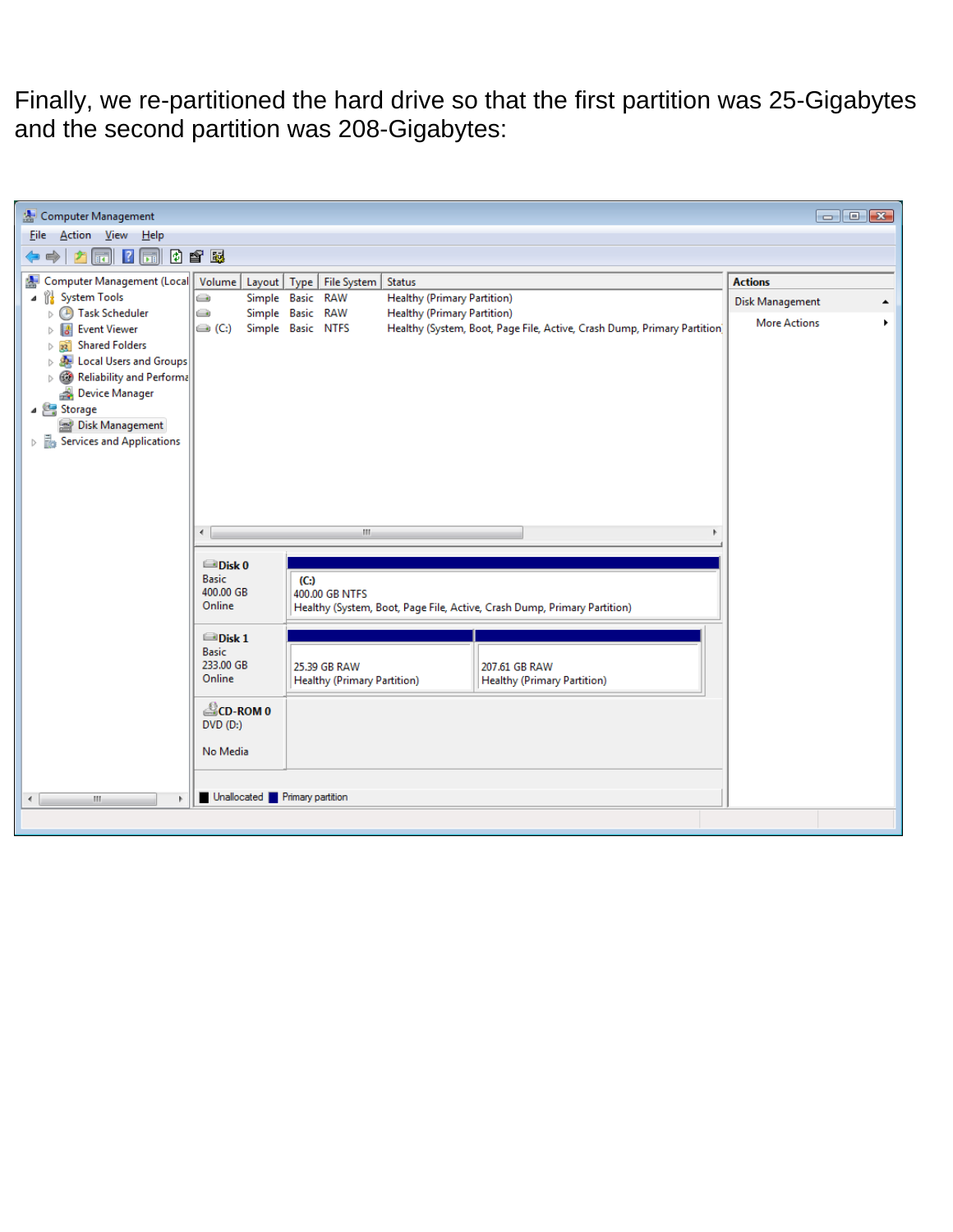With a 25-Gigabyte partition and a 208-Gigabyte partition, we finally succeeded in isolating the defective section of the hard drive in the 25-Gigabyte partition:

We were unable to format the 25-Gigabyte partition, as expected. We were able to format the 208-Gigabyte partition: